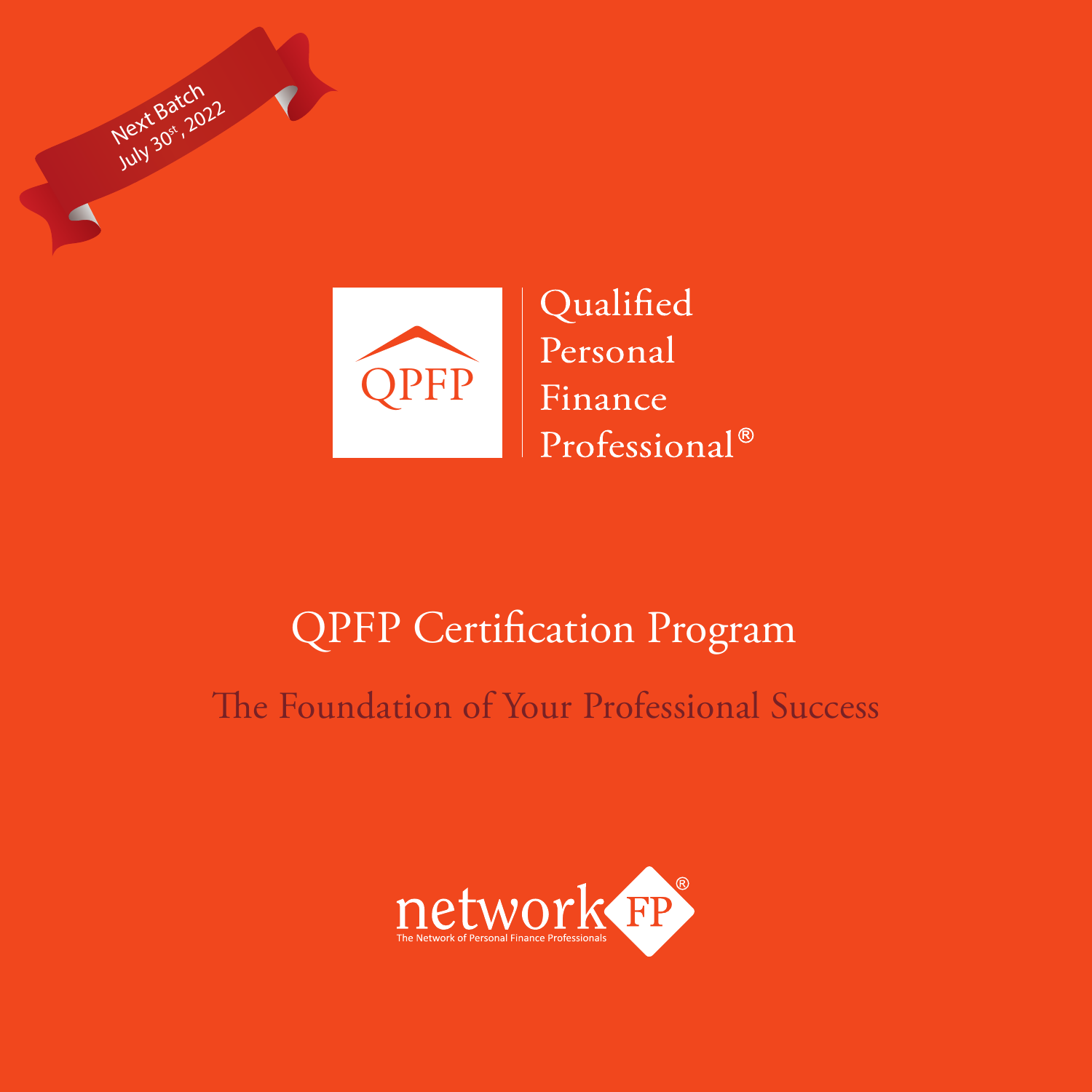

#### The Foundation of Your Professional Success

*QPFP Certification Program*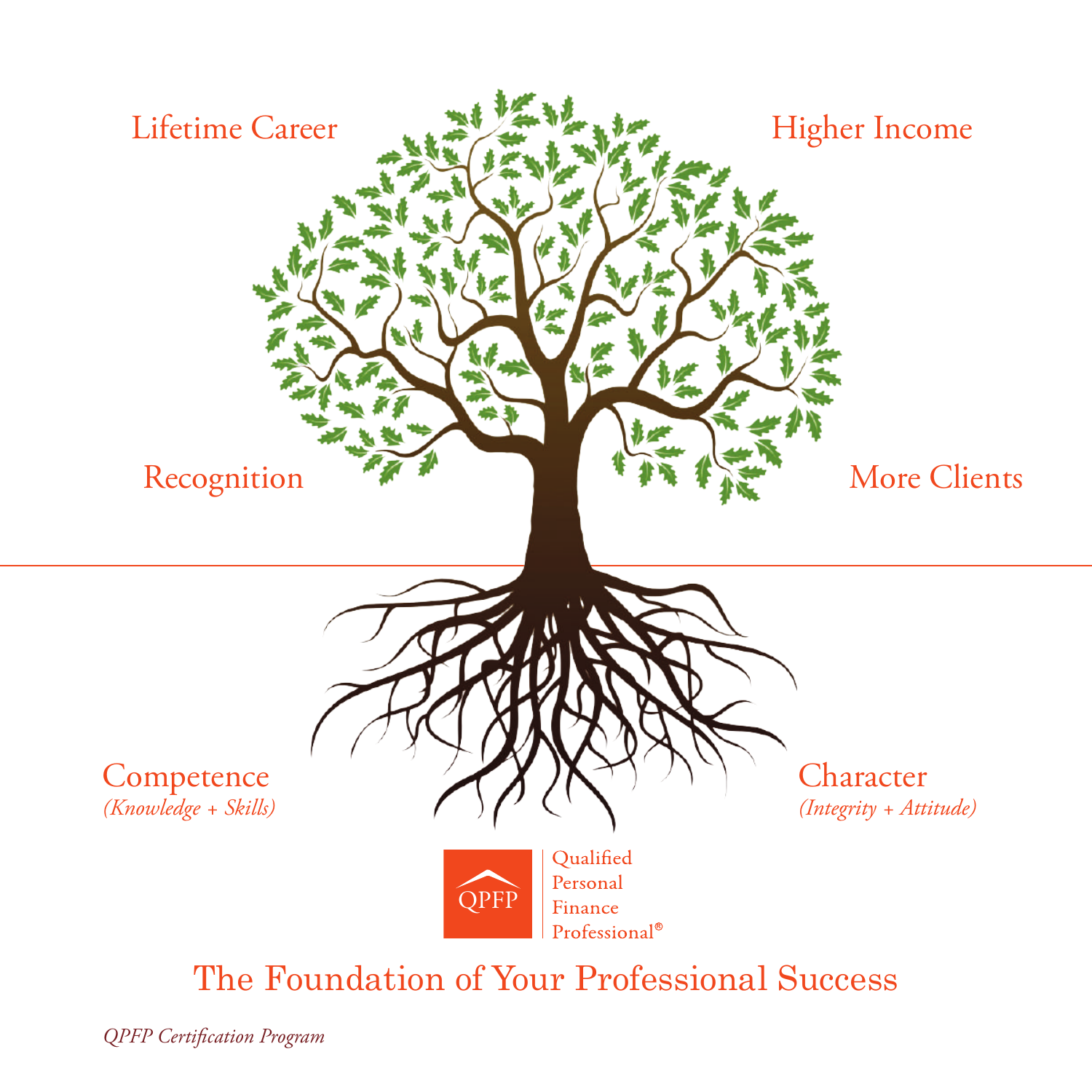### Its your future, take charge

You want a *career for lifetime,* so that you are assured of a good & stable future.

You want *higher income*, so that you & your family can live a good life.

You want *more clients,* so that you can make a difference to people's lives.

You want *recognition,* so that you feel valued for your hard work & commitment.

Personal Finance Profession is a great and noble profession which can help you achieve above four.

QPFP Certification Program helps career aspirants build a strong foundation by imparting the *required competence* (knowledge & skills) and the *right character* (integrity & attitude).

So that you can build and grow a successful career as a personal finance professional !



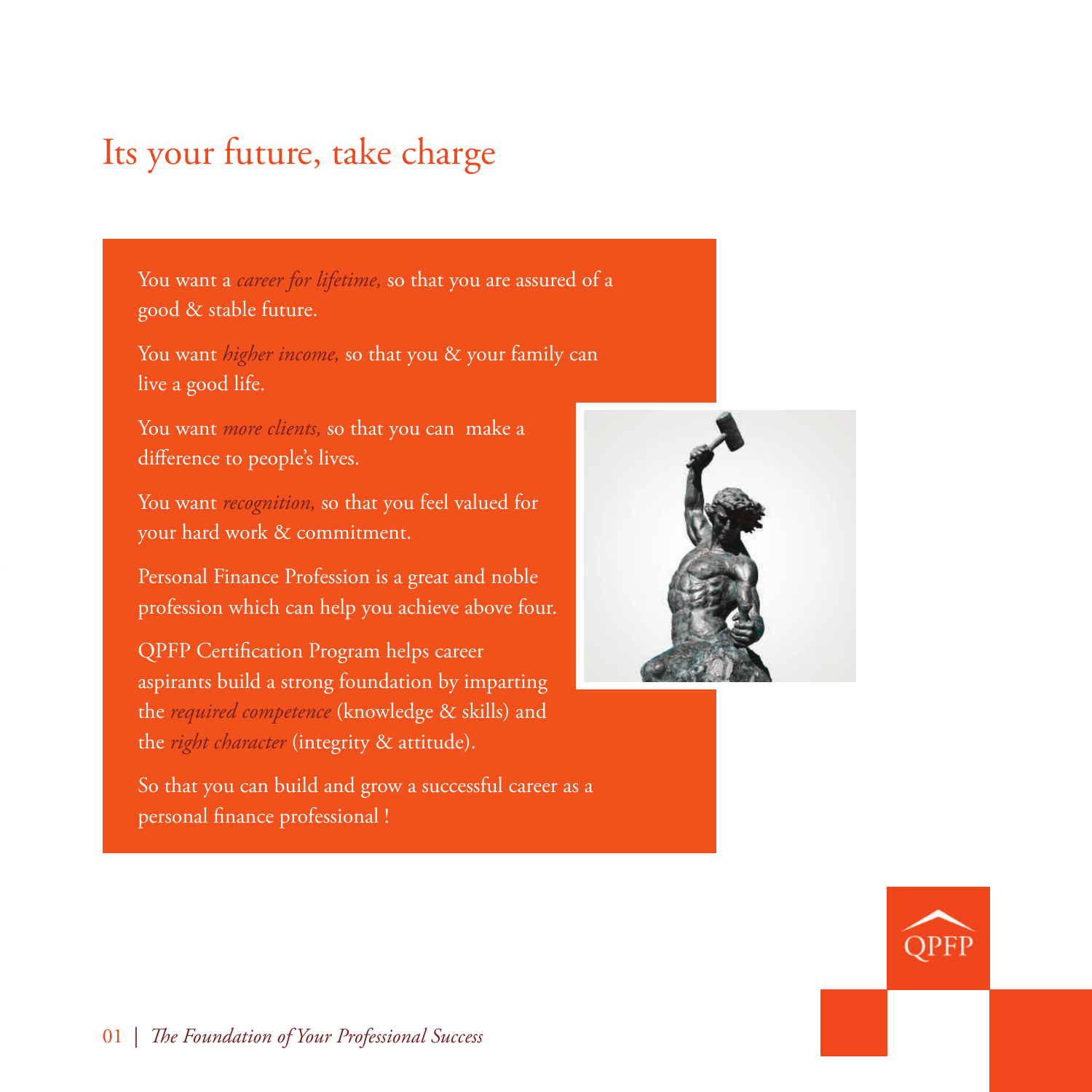### Why clients want to work with us

- We solve their problems & address their concerns
- We open up new opportunities for them
- We create, protect & manage their wealth
- They trust our competence (knowledge & skills)
- They trust our character (integrity & attitude)



QPFP Certification Program is designed to help you gain the right expertise and approach so that you can get, serve and retain clients for a lifetime.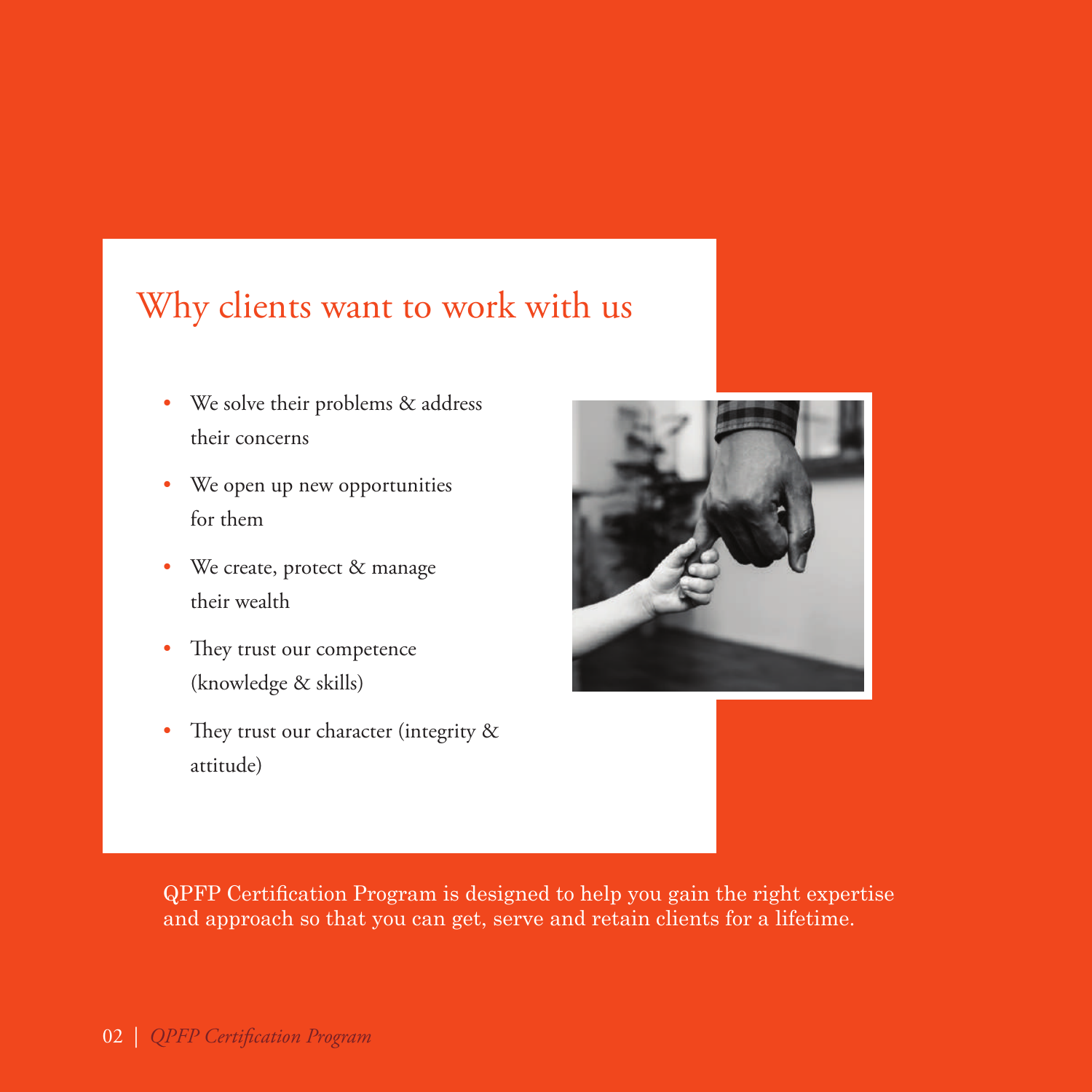# Steps & Standards – QPFP® Certification Program

QPFP Certificants need to go through a rigorous program and meet high standards as follows:

#### Application - *Apply for QPFP Education Program*

**1**

**2**

**4**

Candidates who meet the following eligibility criteria may apply for QPFP Education Program; 1) Completed Graduation in any stream 2) Has cleared ANY ONE of industry exams like NISM VA (MF), VB, XA, XB etc or IRDA exams or has cleared any one module of CFP / CWM or CFA / CA or PG in related streams.

#### Education - *Complete the QPFP Education Program*

Candidate should attend the 100 Hour / 6 Month Education program comprising of 4 Modules with around 50 topics and 50 Protools. Candidates can attend these weekly sessions live or via recordings.

#### Examination - *Clear Tests & Examinations*  **3**

Testing of QPFP Candidates happens at 3 levels as follows and QPFP Candidates should clear all the 3 levels for being eligible to apply for getting awarded with QPFP Certification;

1) Topic Tests – Clear weekly topic tests conducted after each session

2) Module Exams – Clear all module exams conducted after each module

3) Final Exams – Clear the QPFP final exam conducted after program completion

#### Experience - *Meet Experience Criteria*

Candidate should complete at least one year of relevant experience in the area of personal finance. Experience gained before the start of the program or during the program is also considered valid. Experience of being employed or self-employed.

#### Ethics - S*ign Ethics@Heart Declaration*  **5**

QPFP Candidates need to sign the QPFP Ethics@Heart Declaration and agree to abide by ethical standards in their career, practice & business. ETHICS stands for Expertise, Transparency, Holistic, Integrity, Client-first, Solutions

#### Certification - Get Awarded with QPFP® Certification **6**

QPFP Certification is awarded to candidates who successfully complete all the above 5 Steps along with required certification fees. On receiving the hard-earned certification, QFFP Certificants may;

1) Display QPFP Physical Certificate or Digital Certificate

2) Get listed on NFP Directory for Public & participate in Public Awareness Programs

3) Use QPFP® Logo / Marks & Use Designation – Qualified Personal Finance Professional®

4) All certificants will get access to the recordings post-completion of the program.

QPFP Certificants will have to fulfilthe Annual Continuous Education (ACE)points and Renewal requirements to maintain their certification. (12 points a year)



#### 03 | *The Foundation of Your Professional Success*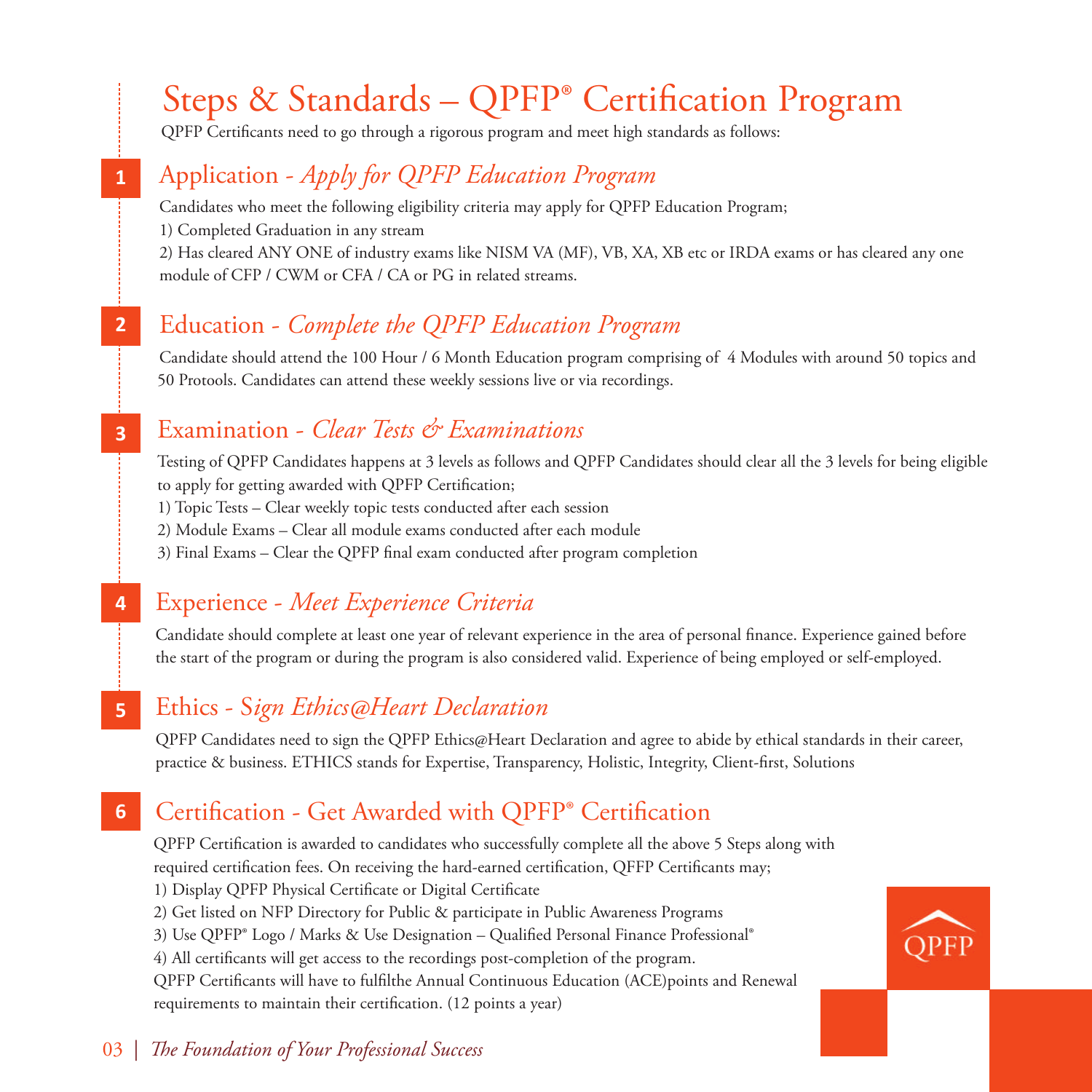## QPFP Education Delivery Model



Your Home / Office / Hub

**LIVE Live Sessions :** Candidates can attend the weekly sessions live from the comfort of their home / office/ hub if the timings are convenient. Live sessions on Saturdays from 9.30 AM to 1.30 PM and 3.30 PM to 5.30 PM.

**REC**<sup>o</sup> **Recorded Sessions :** Candidates for whom live timings are not suitable can watch the recorded sessions at their convenience anytime in students login portal. Recordings are uploaded by end of day soon after live sessions.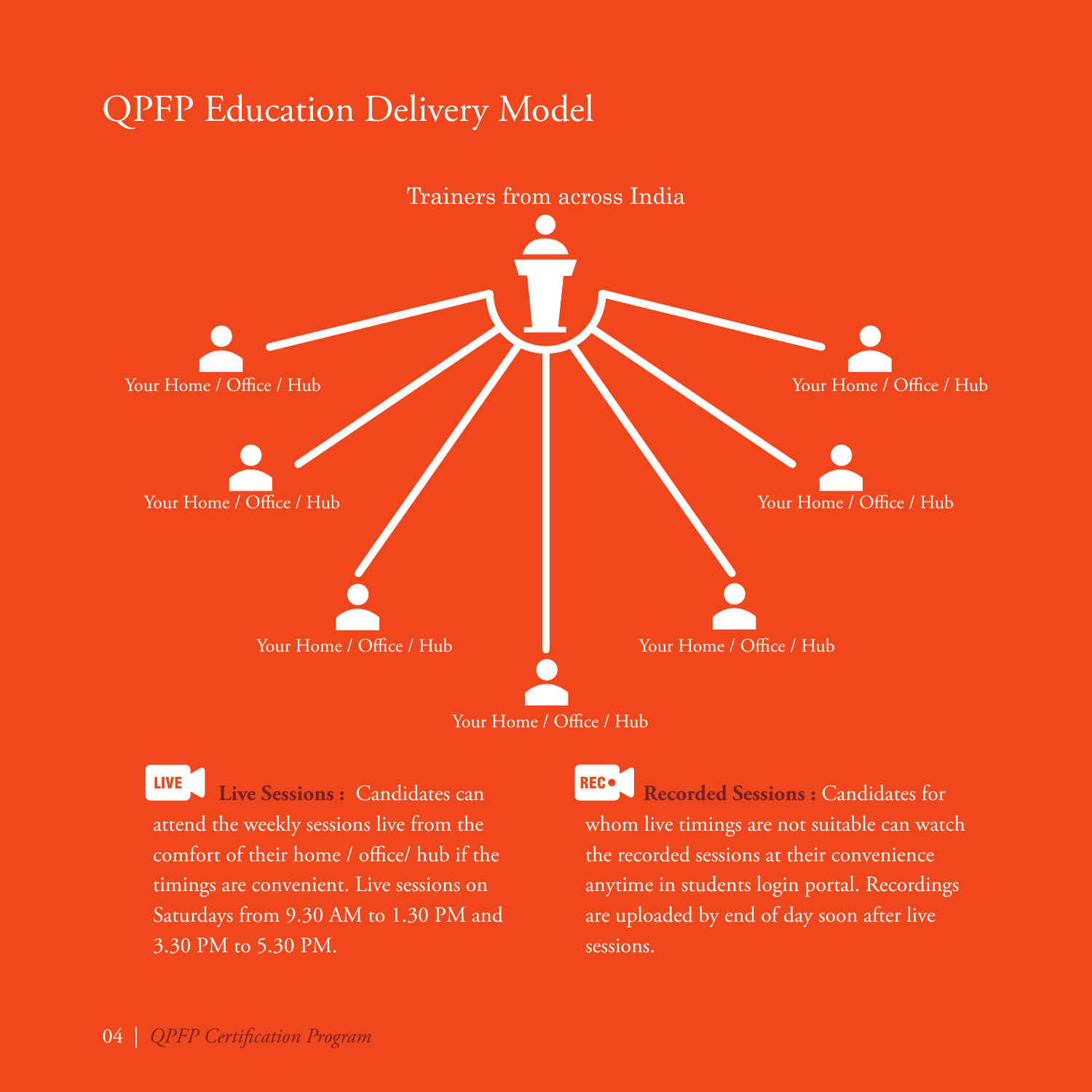# Who should join QPFP Program



Established and Growing Financial Advisors should join to rebuild their career / practice for the new world in a new way. May also consider nominating their team members.

Beginner and Aspiring Financial Advisors should join to get super clarity, exact tools and required knowledge to build a thriving career / practice.

© Network FP

#### Following Candidates will benefit from QPFP Program

- 1. Existing Financial Advisors IFAs, MFDs, CFPs & RIAs
- 2. Existing Team Members of Financial Advisors and Distributors
- 3. New Recruits (Hire for attitude, train for skills)
- 4. Children and Spouse of Financial Advisors wanting to join profession
- 5. Second Career Aspirants and Career changers

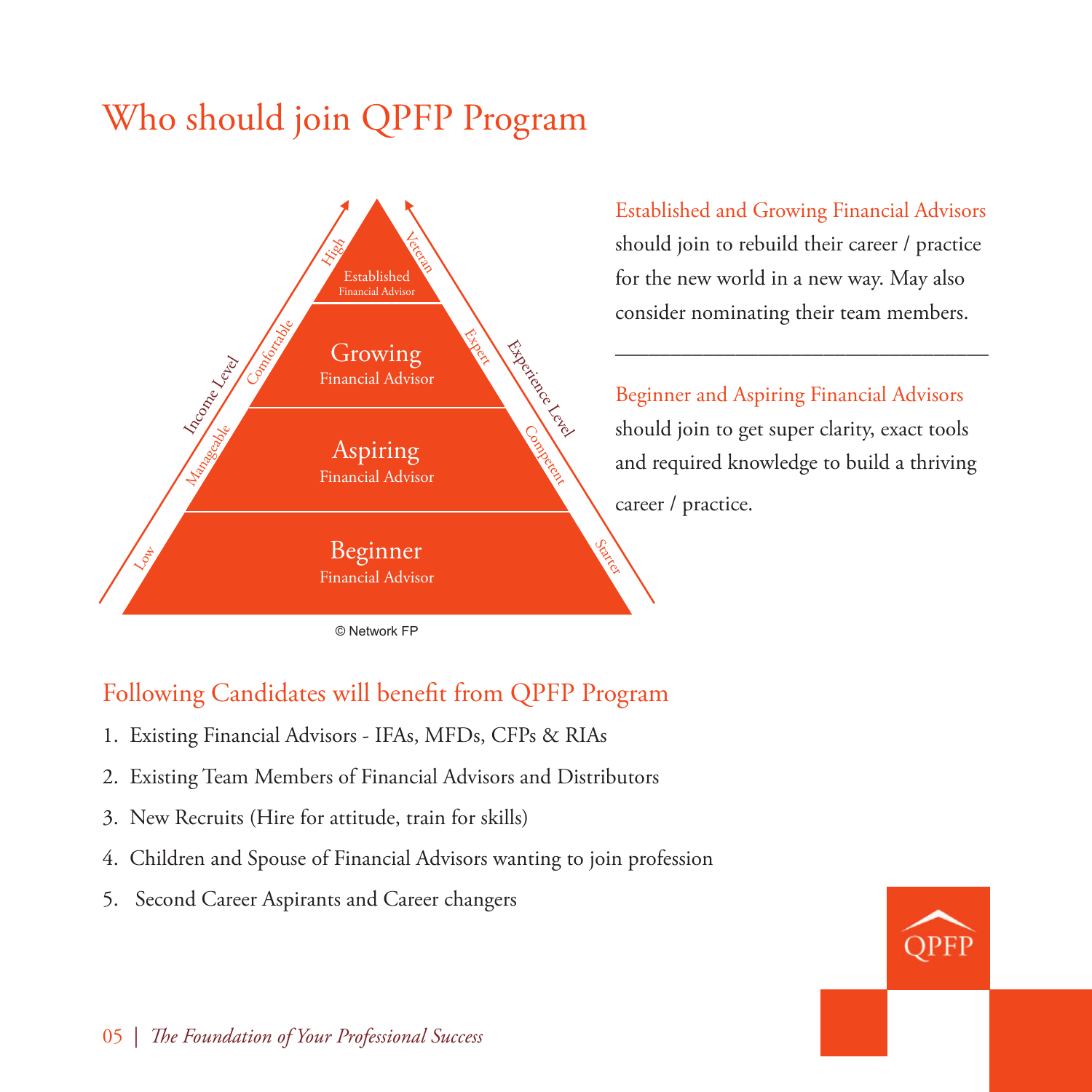## QPFP Program Trainers Panel

Network FP has hand picked some of the leading practitioners of India who are passionate about profession, have build a successful practice and are also good trainers. The trainers bring a practical approach to learning making it interesting and relevant.



Amit Trivedi



Chetan Chandaliya Deepesh Mehta Dilshad Billimoria Gajendra Kothari









Arvind Rao Babu Krishnamoorthy Balvir Chawla Bhuvana Shreeram





Balvir Chawla





Kalpesh Ashar





Khyati Mashru



Kiran Telang







Harsh Roongta

Malhar Mujumder





Kavitha Menon Khyati Mashru Kiran Telang Lakshmipati Yelam Malhar Mujumder Meghashyam Sinkar



Nikhil Kothari Nisha Sanghavi Nitesh Buddhadev



06 | *QPFP Certification Program*













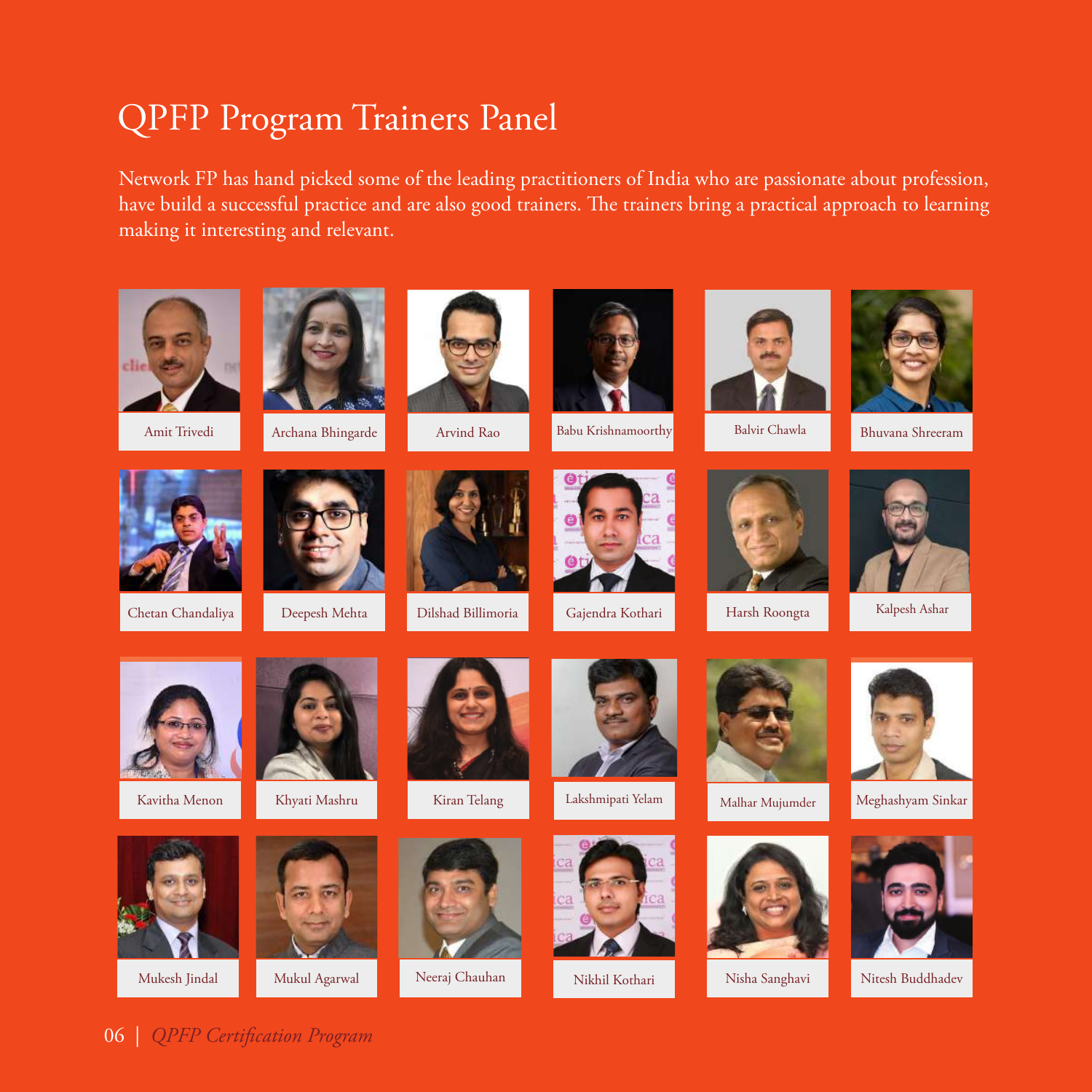## QPFP Program Trainers Panel



Prathiba Girish



Puneet Oberoi





Sanjeev Govila





Rohit Shah Sanjeev Govila Shailendar Kumar Shalini Dhawan



Suresh Sadagopan



Viral Bhatt



Vivek Shah



*Program Director*



Sadique Neelgund,









Ajaay Beell Balvir Chawla Lakshmipathi Yelam Nikhil Karnik Puneet Oberoi



Nikhil Karnik



07 | *QPFP Certification Program*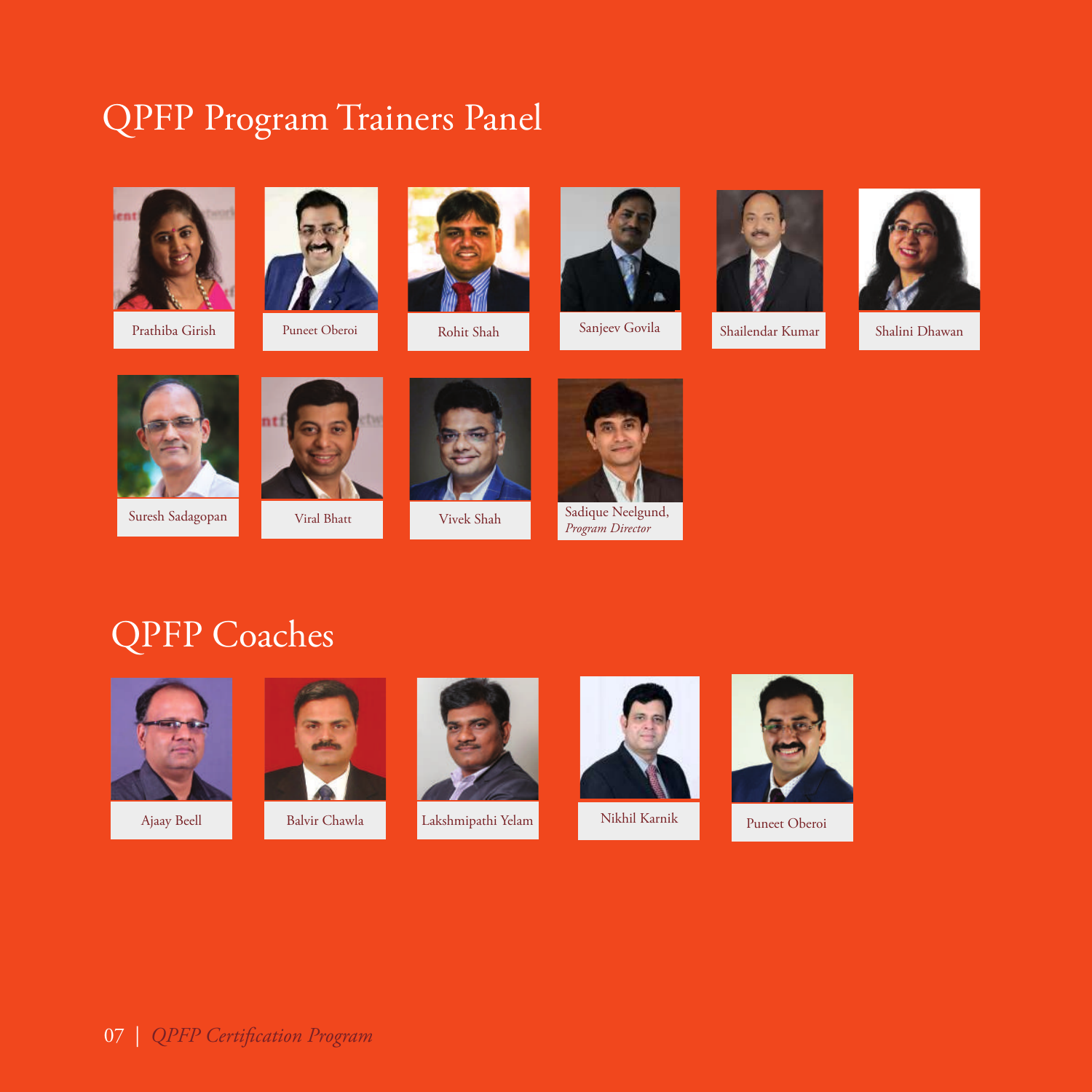# QPFP Certification Program Curriculum

#### Module 1 - Foundation Course For Personal Finance Professionals

| Sr. No.                            | <b>Session Topic Name</b>                                                           | ProTool Name                        |  |  |
|------------------------------------|-------------------------------------------------------------------------------------|-------------------------------------|--|--|
| 1                                  | Financial Consultancy Practice and Opportunities                                    | My Practice Model Builder           |  |  |
| 2                                  | My Ideal Practice Model and Career Blueprint                                        | Practice Indicators & Business Plan |  |  |
| 3                                  | Ethics, Responsibilities & Client First Approach                                    | Ethics @ Heart - Self Analysis Tool |  |  |
| $\overline{4}$                     | Financial Maths & Time Value of Money - 1                                           | One TVM Calculator                  |  |  |
| 5                                  | Financial Maths & Rate of Return - 2                                                | One ROR Calculator                  |  |  |
| 6                                  | Macro Economics Impacting Investors                                                 | VM & ROR - Practice Questions       |  |  |
| 7                                  | Indian Investor Preferences, Trends & Mistakes<br><b>Risk Profile Questionnaire</b> |                                     |  |  |
| 8                                  | Pillars of Personal Finance & Behavioral Finance                                    | <b>Real Statement</b>               |  |  |
| 9                                  | Financial Goals Pyramid - Client Needs & Wants                                      | <b>Clients Goal Matrix</b>          |  |  |
| <b>Module 1 Revision and Exams</b> |                                                                                     |                                     |  |  |

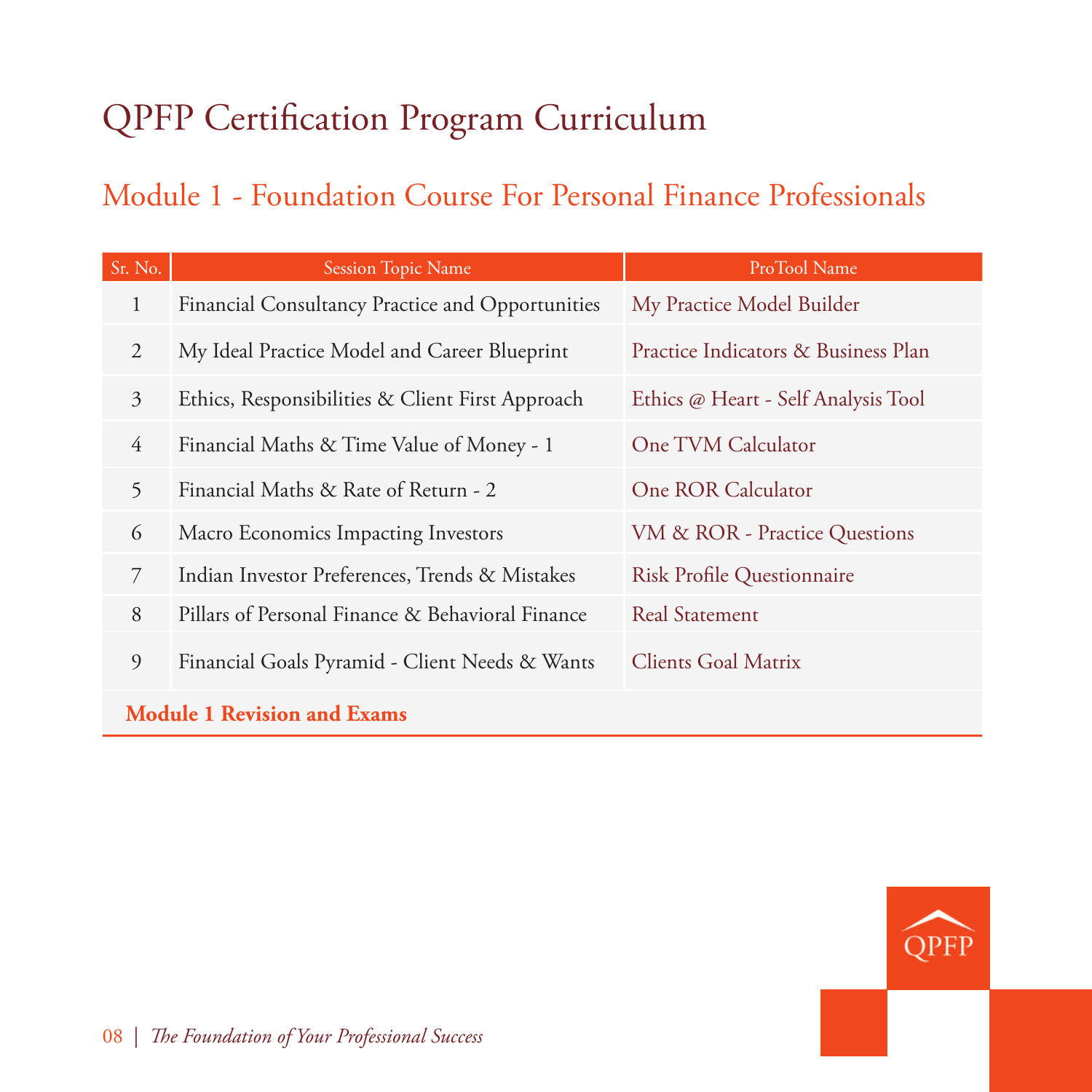## Module 2 - Designing Financial Solutions for Client Needs

| Sr. No.        | <b>Session Topic Name</b>                                                                                                                                                                                                                                                                                                          | ProTool Name                              |  |
|----------------|------------------------------------------------------------------------------------------------------------------------------------------------------------------------------------------------------------------------------------------------------------------------------------------------------------------------------------|-------------------------------------------|--|
| $\mathbf{1}$   | Organizing Financial Life & Debt Management                                                                                                                                                                                                                                                                                        | Family FIDOK & Ratios                     |  |
| 2              | Health & General Insurance Solutions                                                                                                                                                                                                                                                                                               | <b>Emergency Fund Calculator</b>          |  |
| $\overline{3}$ | Life Insurance Solutions                                                                                                                                                                                                                                                                                                           | Life Insurance Calculator                 |  |
| $\overline{4}$ | Investment Solutions without any specific goals                                                                                                                                                                                                                                                                                    | Financial Freedom Calculator              |  |
| 5              | Children Education & Marriage Consultancy                                                                                                                                                                                                                                                                                          | Children's Future Calculator              |  |
| 6              | House Purchase Consultancy                                                                                                                                                                                                                                                                                                         | House Purchase Calculator                 |  |
| 7              | Retirement Accumulation Consultancy                                                                                                                                                                                                                                                                                                | Retirement Accumulation Calculator        |  |
| 8              | Retirement Distribution Consultancy                                                                                                                                                                                                                                                                                                | <b>Retirement Distribution Calculator</b> |  |
| 9              | Income Tax Consultancy                                                                                                                                                                                                                                                                                                             | Income Tax Calculator                     |  |
| 10             | Wills & Succession Consultancy                                                                                                                                                                                                                                                                                                     | Will Template                             |  |
| 11             | NRI Investments & Consultancy                                                                                                                                                                                                                                                                                                      | One Page Financial Plan                   |  |
| 12             | Asset Classes and Asset Allocation Models                                                                                                                                                                                                                                                                                          | <b>Asset Allocation &amp; Assumptions</b> |  |
|                | $\mathbf{1}$ $\mathbf{1}$ $\mathbf{1}$ $\mathbf{2}$ $\mathbf{3}$ $\mathbf{3}$ $\mathbf{4}$ $\mathbf{5}$ $\mathbf{6}$ $\mathbf{6}$ $\mathbf{7}$ $\mathbf{8}$ $\mathbf{8}$ $\mathbf{9}$ $\mathbf{1}$ $\mathbf{1}$ $\mathbf{5}$ $\mathbf{8}$ $\mathbf{1}$ $\mathbf{8}$ $\mathbf{1}$ $\mathbf{5}$ $\mathbf{8}$ $\mathbf{8}$ $\mathbf{$ |                                           |  |

#### **Module 2 Revision and Exams**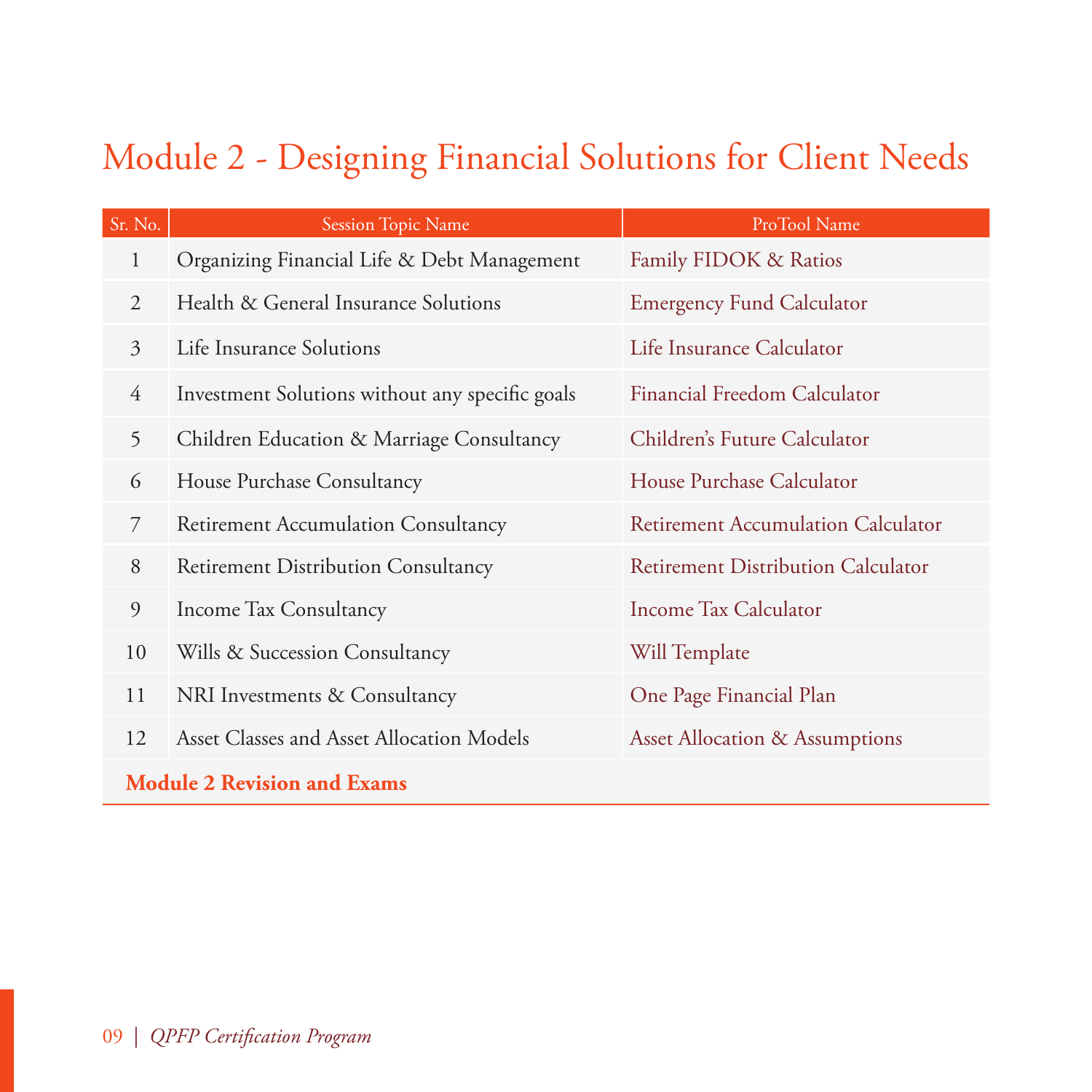## Module 3 - Evaluating Suitability of Personal Finance Products

| Sr. No.                            | <b>Session Topic Name</b><br>ProTool Name    |                                        |  |
|------------------------------------|----------------------------------------------|----------------------------------------|--|
| 1                                  | Health Insurance Products                    | Health Insurance Comparision Template  |  |
| 2                                  | Other General Insurance Products             | Complete Insurance Portfolio Builder   |  |
| $\mathfrak{Z}$                     | Life Insurance Products                      | Life Insurance Comparision Template    |  |
| 4                                  | Home Loans & Other Liabilities               | <b>Loan Amortization Calculator</b>    |  |
| 5                                  | Employment Benefits & Government Schemes     | <b>Employee Benefits Calculator</b>    |  |
| 6                                  | Real Estate & Gold Investments               | House Rent vs. Buy Calculator          |  |
| $\overline{7}$                     | <b>Evalulation of Investment Products</b>    | MF Investment Performance Calculators  |  |
| 8                                  | <b>Equity Markets and Direct Equity</b>      | Mutual Fund Whitelist Tracker - Equity |  |
| 9                                  | Debt Markets and Direct Debt                 | MF Whitelist Tracker - Debt & Hybrid   |  |
| 10                                 | Mutual Funds - Part 1                        | <b>SIP</b> Calculators                 |  |
| 11                                 | Mutual Funds - Part 2                        | <b>SWP Calculators</b>                 |  |
| 12                                 | PMS and AIF                                  | Stock Performance Analyzer             |  |
| 13                                 | International Investing                      | <b>NA</b>                              |  |
| 14                                 | Other Investment Products - P2P, Passive etc | <b>NA</b>                              |  |
| 15                                 | Capital Gains Tax on Investments             | Capital Gains Calculator               |  |
| <b>Module 3 Revision And Exams</b> |                                              |                                        |  |

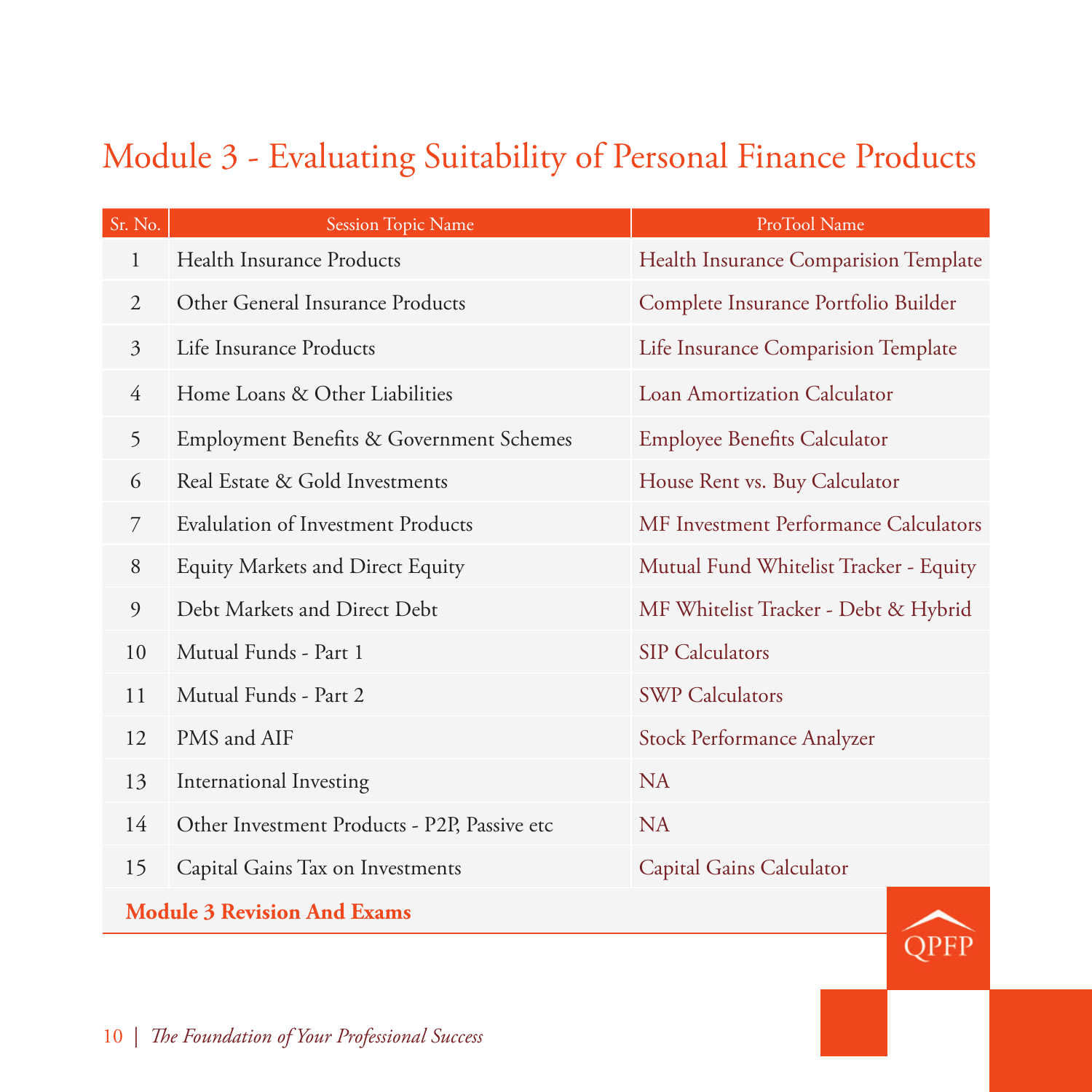# Module 4 - Financial Consultancy Processes Client Success

| Sr. No.                            | <b>Session Topic Name</b>                                   | ProTool Name                             |  |  |
|------------------------------------|-------------------------------------------------------------|------------------------------------------|--|--|
| 1                                  | <b>Comprehensive Financial Consultancy Process</b>          | <b>Consultancy Process Matrix</b>        |  |  |
| $\mathfrak{D}$                     | <b>Investment Consultancy Process</b>                       | Letter of Engagement                     |  |  |
| $\mathfrak{Z}$                     | <b>Insurance Consultancy Process</b><br>Data Gathering Form |                                          |  |  |
| $\overline{4}$                     | <b>Retirement Consultancy Process</b>                       | Asset-Goal Mapper                        |  |  |
| 5                                  | <b>Tax Consultancy Process</b>                              | Product-Goal Action Plan                 |  |  |
| 6                                  | <b>Succession Consultancy Process</b>                       | <b>Annual Review Template</b>            |  |  |
| 7                                  | Client Management Processes - Best Practices                | <b>Annual Client Satisfaction Survey</b> |  |  |
| 8                                  | Financial Advisor Solutions & Technologies                  | My Technology Framework                  |  |  |
| 9                                  | <b>Industry Regulations and Compliance</b>                  | <b>Global Best Practices Checklist</b>   |  |  |
| <b>Module 4 Revision And Exams</b> |                                                             |                                          |  |  |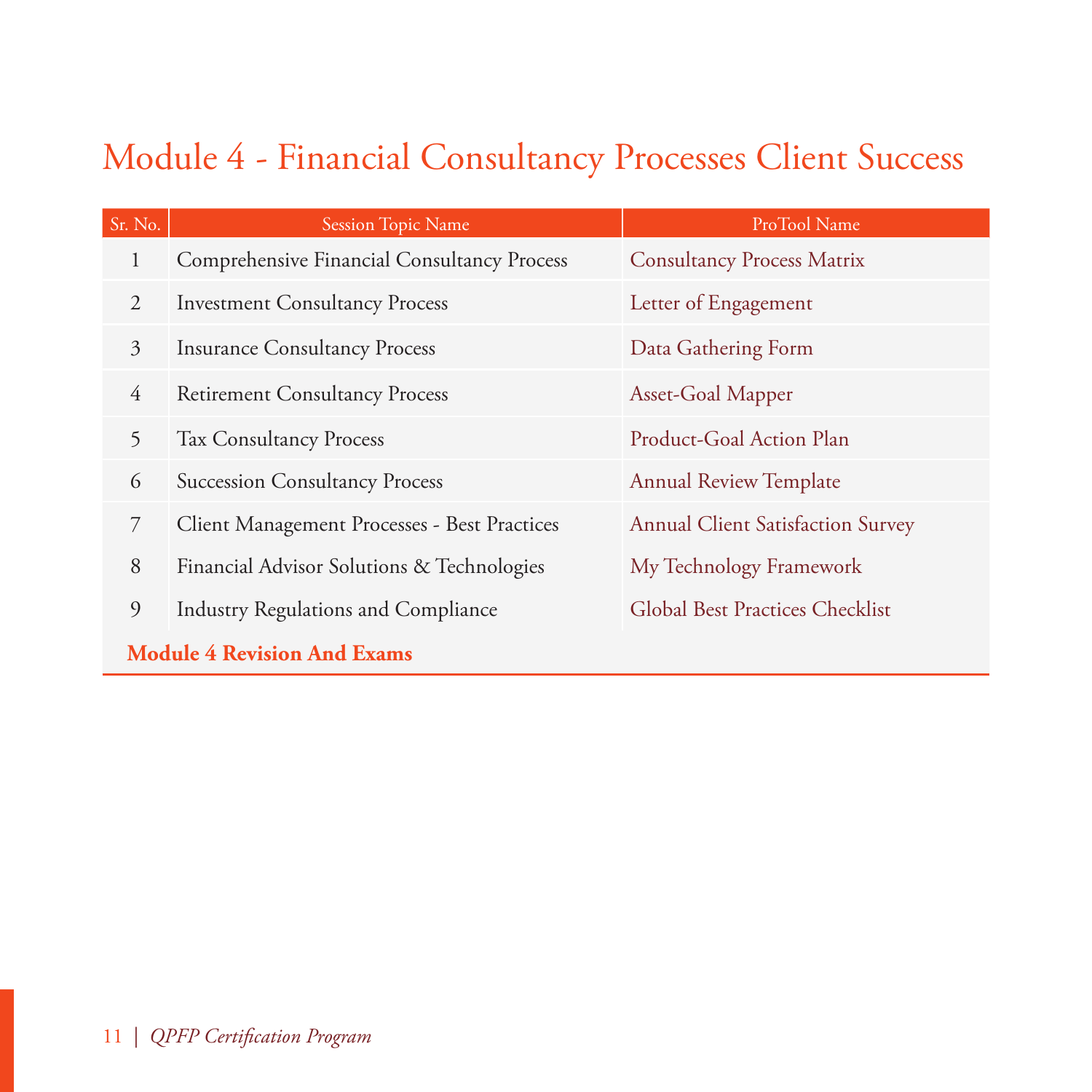## How You Can Use QPFP Marks



Oualified Personal Finance Professional<sup>®</sup>

#### In the Physical World

- 1. QPFP Logo & Mark on Business Card
- 2. QPFP Logo & Mark on Marketing Materials
- 3. QPFP Certificate placement in office / workspace
- 4. QPFP Batch in public gatherings / meetings
- 5. QPFP Logo and Mark in all client communications



Qualified Personal Finance Professional<sup>®</sup>

#### In the Digital World

- 1. QPFP Mark in Linkedin / Twitter / Facebook
- 2. QPFP Mark in your website and profile
- 3. QPFP Certificate on Website and other online presence
- 4. QPFP Marks in your Email Signature
- 5. QPFP Certificants Directory listing

A Guide to QPFP Marks usage will be shared with qualifying candidates.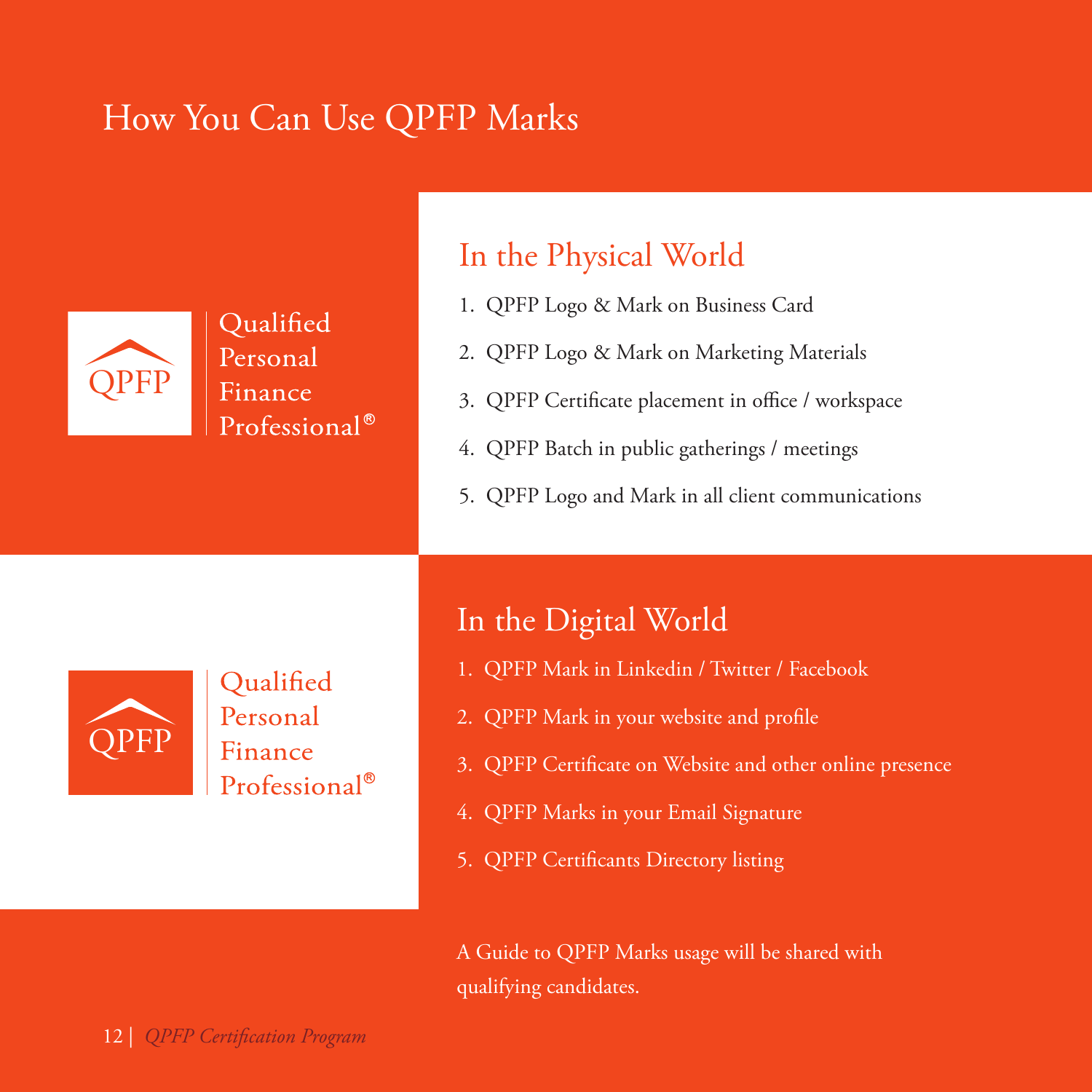## Next Batch (7th Batch)

1. Starts on July 30th, 2022 (6 months). Final Exam in January 2023

- 2. Live Timings Saturdays 9.30 AM to 1.30 PM and 3.30 PM to 5.30 PM (6 Hours)
- 3. Recordings uploaded in student login on Saturday itself by end of day.

# Program Fees – Pay as you progress

| First Installment                                   | Application and Module 1 Fees | ₹12,000 |
|-----------------------------------------------------|-------------------------------|---------|
| Second Installment                                  | Module 2 Fees (Due in Sep'22) | ₹12,000 |
| Third Installment                                   | Module 3 Fees (Due in Oct'22) | ₹12,000 |
| Fourth Installment                                  | Module 4 Fees (Due in Nov'22) | ₹12,000 |
| <b>Total Program Fees</b>                           | ₹48,000                       |         |
| Optional - QPFP Certification Fees after Final Exam | ₹12,000                       |         |

*\* GST of 18% is applicable on the above fees mentioned.*

*\* First attempt of all topic tests, module exams & final exam are free. Nominal fees for re-attempts & extensions.*

## Program Fee Inclusions

- 1) Training 100 Hours of Training (Live / Recordings)
- 2) ProTools 50+ Tools / Templates / Calculators
- 3) Courseware Digital Handouts / PPT Slides
- 4) Student Login For recordings, protools and downloads
- 5) Tests & Exams 45 Topic Tests , 4 Module Exams & 2 Mocks
- 6) Final Exam Supervised Final Exams
- 7) Group Coaching Query Solving, Handholding & Guidance
- 8) Personal Coaching One-One Coaching with Coaches

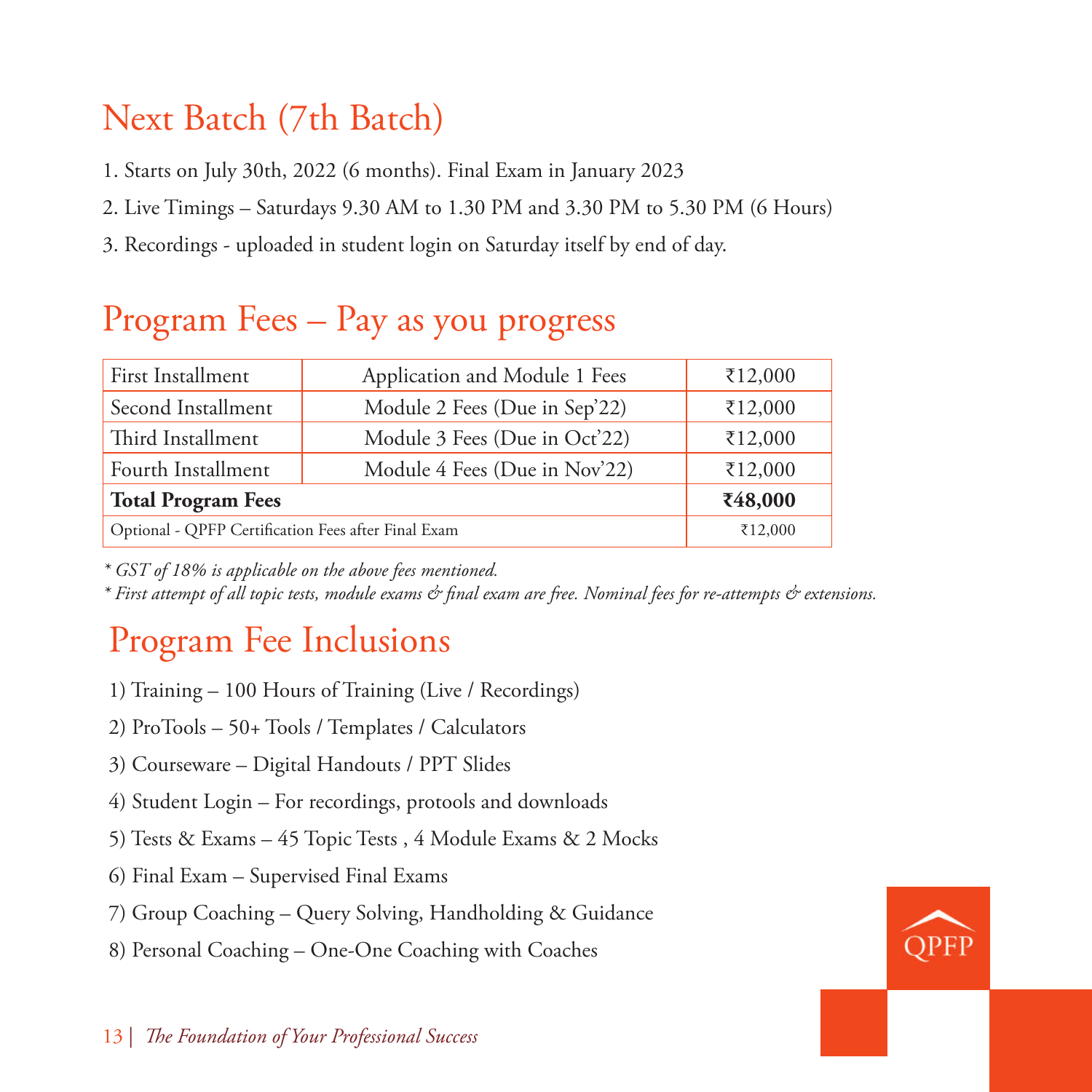### Testimonials from Previous Batches

Successfully completing QPFP Program gave me lots of insight about various aspects of the subject. Network FP has designed the program excellently. Will recommend to candidates in Non-Metros also to undergo QPFP even if you have done CFP.

*Amit Kumar Maheshwari, Indore*

Network FP's maiden venture into certification for industry professionals is highly recommended based on its content, structure and efficient organisation. I will strongly recommend this program to all individuals who have more than one year experience.

*Aniruddha Sengupta, Mumbai*

This program is a wholesome approach to training a person in every aspect required to become a qualified professional in the field of Finance. Any fresher coming into the field or any person who has lost touch and need a refresher, this is the place to be.

*Anupriyaa Bhat, Chennai*

Each aspect of financial advisory is covered from product knowledge to delivery of advise. We took years to learn the game on our own, newbies can definitely learn quickly by wisdom delivered by experienced financial advisors.

*Kshitija Shete, Bangalore*

It was really very much nicely conducted course. It is quite helpful for even a new person in this field. Also it gives immense value additions to your knowledge and refreshes it. Thanks to every trainer for their guidance. *Pramod Kulkarni, Pune*

I had enrolled my staff for QPFP. Though she is undergoing her CFP, I found her to be more confident after the course. Also her analytical and soft skills improved post the course. Would definitely recommend IFAs to consider for self or their staff.

*Balvir Chawla, Pune*

One of the best inputs from industry experts which guides you to actually implement financial planning practice to its optimum. Shapes an individual as a professional. Great Inputs, Great Course & Great Content !

*Monish Shah, Mumbai*

The course is one of its kind, comprehensively designed. I would highly recommend this to anyone who is interested in making career in Personal Finance space. For me it was good refresher course.

*Rashi Bhargava, Delhi*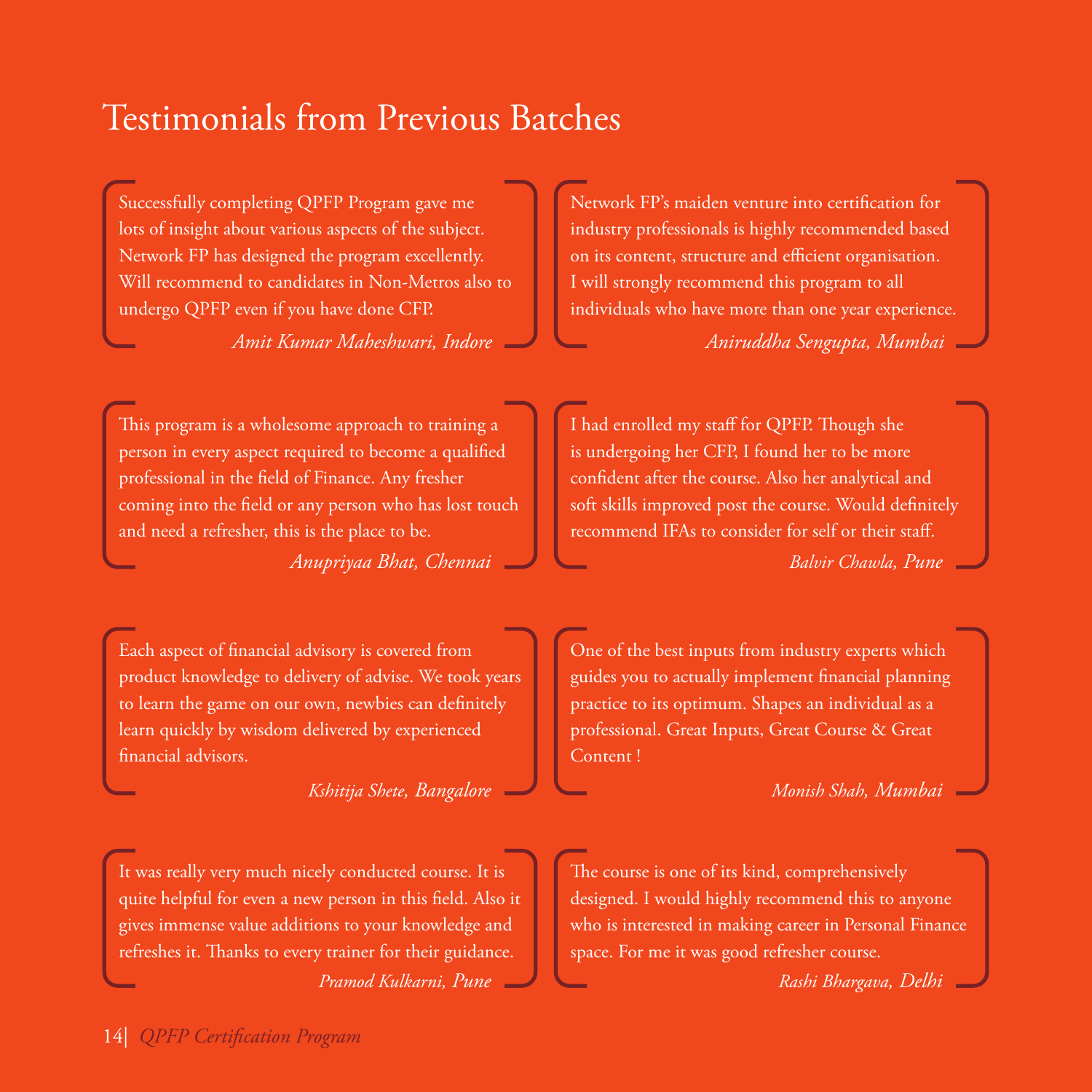# The Nine Step SFA Blueprint

## The Making of a Successful Financial Advisor (SFA)

QPFP Program Curriculum and Structure has been build to help candidates acquire the knowledge and skills required to serve clients holistically and offer comprehensive advisory services.

QPFP Program covers the first 6 Steps of Network FP's - The Nine Step SFA Blueprint which shows a step by step roadmap to becoming a successful financial advisor (SFA). The image below highlights the 6 Steps covered in the QPFP Certification Program.